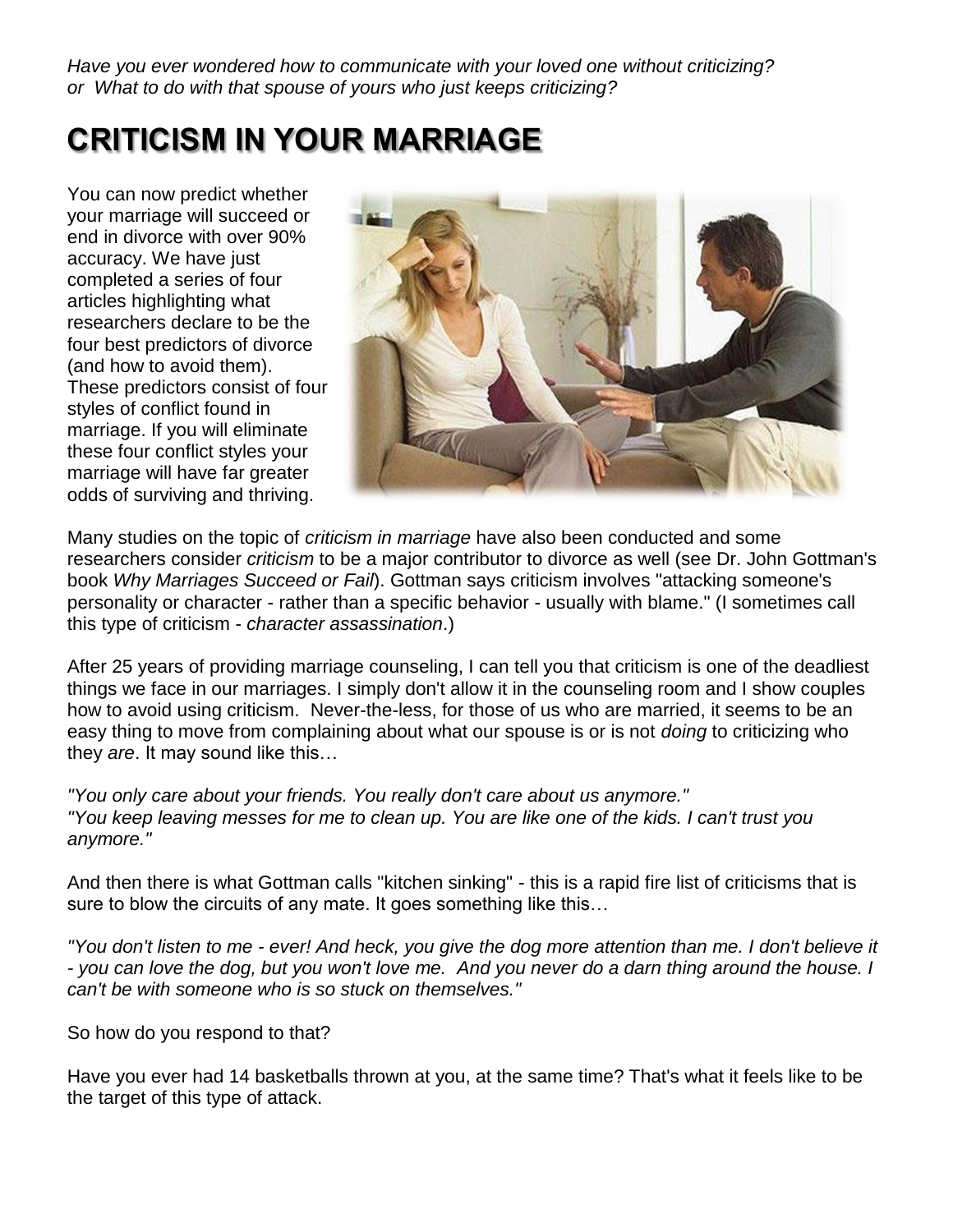**First, let's get an understanding of the good and the bad of criticism**. Then we will look at the natural knee-jerk reaction to criticism.

We talked in a previous article about *escalation* in marriage. You may recall this is when - he yells she yells - over and over - hotter and more intense until there is a giant eruption of ugliness. We have noted that this *pipeline of poison* has nothing redeemable about it - nothing good will come from it, because we deeply regret what we say at the height of our anger.

Criticism is a different story. *There is something of value buried deep inside of each criticism it is a request - a deep desire and longing for something we want from our mate.* By using criticism this request is being expressed in the most dysfunctional of ways. It is the guarantee that we will *NOT* get what we want.

Because criticism is so often a deep and personal offense, the natural response is to defend ourselves or to attack our spouse. It's common to see couples go into "attack/defend mode" over and over again, shuffling through their criticisms like a deck of cards to the point of exhaustion and complete hopelessness. Trying to get a spouse to think differently about you through verbal debate is almost always a fruitless endeavor. Attacking back and attempting to prove that your mate is "worse" is a prescription for more pain.

Criticism is usually where "rabbit trails" begin. If the conversation between you and your mate gets a little uncomfortable, one of you can usually change the topic very quickly by launching a criticism. Outraged by such a notion, the person receiving the criticism will attempt to defend themselves and there you go … the topic is flipped to debating the critical comment!

#### **Here are some simple but profound guidelines for dealing with criticism…**

- 1. *Declare a truce on criticizing each other* Start by declaring a 24 hour period with no criticizing. Imagine a full day without criticism! You will find out just how hooked on criticizing you are with this simple exercise.
- 2. *Change all Criticisms into Requests* when you are tempted to criticize, ask yourself "What do I want? I'm very unhappy with my spouse right now. I know what I don't want but what is the flip side of this? What is it that I really want right now?" If you can't figure out what you do want then you need to stop trying to communicate until you do know.

If you are being criticized - don't defend yourself or attack back. Practice self control and say, "You seem really upset with me - what is it that you want from me?"

3. *Change Requests that are vague to Requests that are Observable and Measurable*. - I remember one wife who asked her husband to be "more thoughtful" so he bought her a subscription to *Field and Stream* magazine. Of course he didn't know what she meant by the words "more thoughtful" and so it was meaningless communication.

A criticism that says "You are such a slob" can be changed to a request that says… "Would you please pick up after yourself?" This vague request can be made observable and measurable by asking… "Would you pick up all your dirty underwear from the horizontal planes of our bedroom (i.e. the floor, bed, dresser top, etc.) before you go to work each morning for the next two weeks?"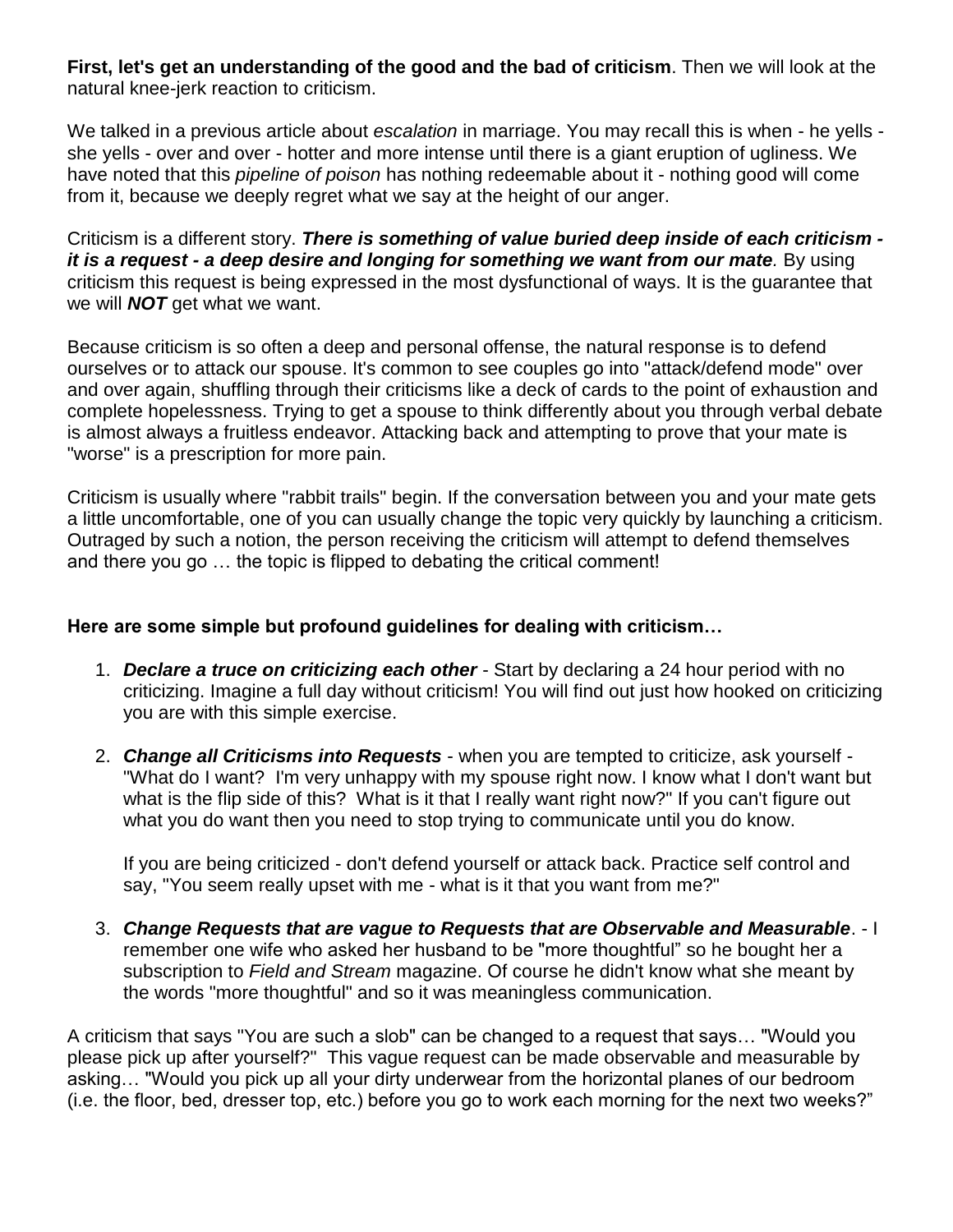# **Want to Go Deeper?**

4. *Couples who are truly great communicators understand the* **symbolic meaning** *of their requests - that is the deeper issue*. Couples often come into counseling saying that they argue about the silliest little things - like how to squeeze the tooth paste or which way to put the toilet paper on the holder. These are not little things; they are usually deep with symbolic meaning such as trust, care, value, tradition, conservation of family resources and the like.

The couple arguing about the dirty underwear is really talking about *respect.* The wife felt deeply disrespected that she had to either live in or clean up her husband's mess. When she stopped criticizing and made a clear request explaining why this was so important to her (and avoided "rabbit trails") she got her husband's attention.

# **The World's Greatest Criticizer**

I had the good pleasure of counseling a woman who simply had to be the *world's greatest criticizer*. I have to admit that I was in awe at her absolute hard core ability to criticize. I can remember sitting back and thinking, "Wow, this lady could win some kind of award - she is amazing!" Her husband was a pot smoker and there was nothing good she could say about him from the way he chewed his food, to his driving, or the way he snored at night. She was also one of the hardest working people I have ever counseled. Her desire to change over shadowed any and all short comings she possessed. In time she became one of the world's greatest *requesters*. One Mother's Day (instead of criticizing) she composed a Wish List for her husband. It started with something like this - "Dear Husband, if you would like to have an immensely happy wife this Mother's Day you can do so by getting me one of the following…"

She listed about eight items each with a box to check next to the items she desired. Much to her surprise she received several things off the list (not just one!). She promptly rewarded her husband by telling him how happy she was and gave him a huge, heartfelt hug. (This was a major change from the "if only you had…" or "why couldn't you have…" she used to respond to him with). Her husband began to learn that he could make his wife happy. This took a long time because he had come to believe that there was *nothing* that he could say or do that would ever please her.

#### So what happened with this marriage?

In spite of the fact that she became an excellent *requester,* her husband would not give up his pot and she really struggled with staying married to him. She was lonely and the kids had an absent father. After much debate and prayer she decided to stay. She would love this man with his addiction. Years later she gave me a call. Her good *requesting* had got her husband to go to church with her. In time his heart was won over to Christ and he fell deeply in love with his Maker. There was no going back for either now. The *world's greatest criticizer* became the *world's most grateful wife.*

#### **From Scriptures - Some nice alternatives to** *Criticizing*

*Do not be anxious about anything, but in everything, by prayer and petition, with thanksgiving, present your requests to God. And the peace of God, which transcends all understanding, will guard your hearts and your minds in Christ Jesus.* - **Philippians 4:5-7**